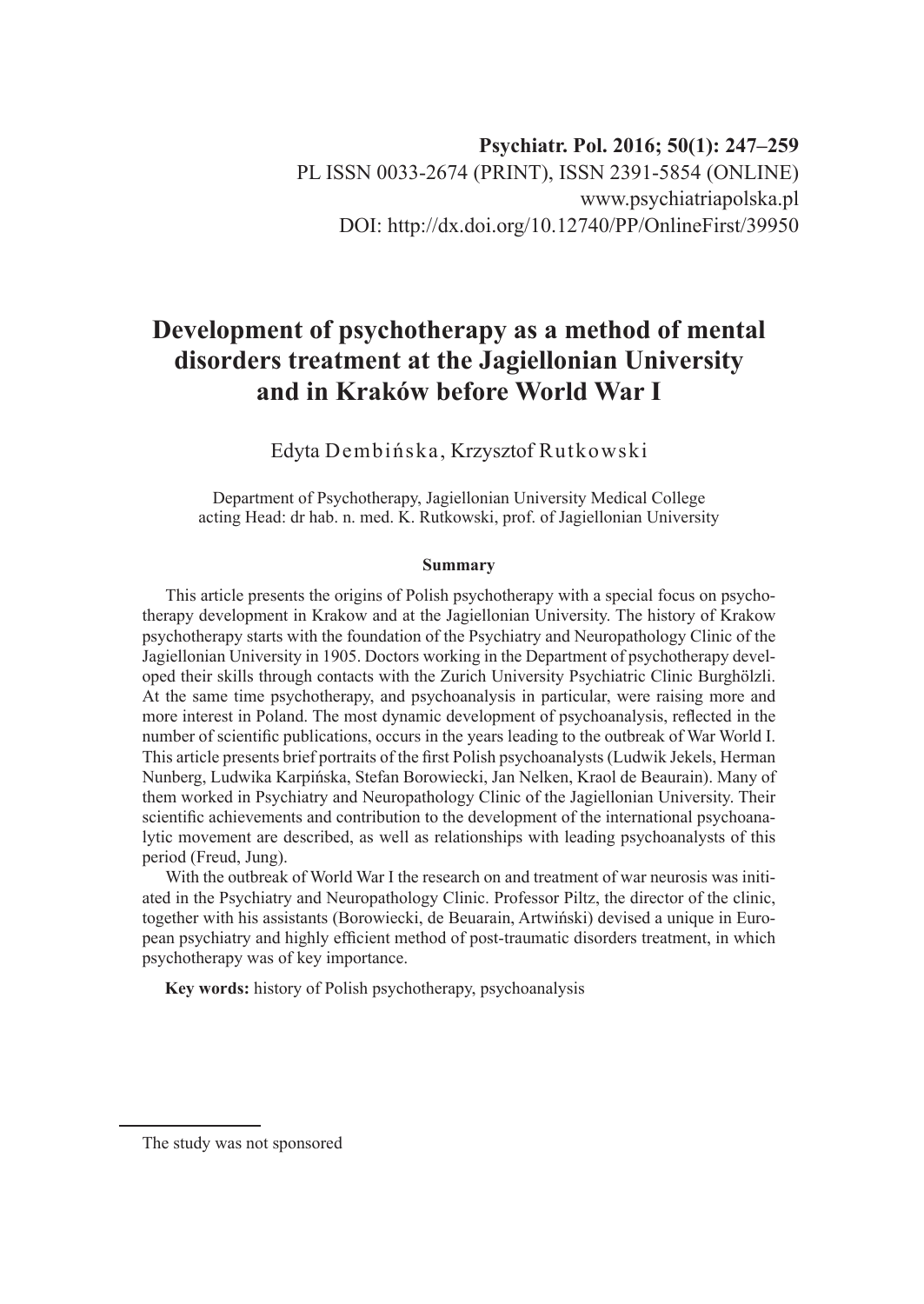The term "psychotherapy" was introduced into the Polish language in the nineties of the twentieth century, which was the case in Western Europe as well. At that time it was defined as "a therapeutic method which utilises mental means to fight diseases" [1]. A commonly practised psychotherapeutic method then was a suggestion applied both during hypnosis and a conscious state [2]. It was recommended in the treatment of hysteria, neurasthenia and as a supplementary method in organic diseases. As far as the treatment of other mental disorders was concerned, the recommendations were not particularly clear as a considerable number of patients were not receptive to hypnotic suggestion. For that reason and because the symptoms frequently recurred after the hypnosis was applied, there were attempts to seek other methods that could help patients. As a result of these searches, a psychoanalysis understood as the first psychotherapy technique in its contemporary sense was born. At the beginning of the twentieth century the research centres in Vienna and Zurich were the most vibrant in the development of psychotherapy and psychoanalysis as a treatment method of mental disorders. The intensive development of psychotherapy was triggered in Krakow as well mainly due to the contact with a psychiatric clinic in Zurich.

Professor Jan Piltz, who was the first director of the Psychiatry and Neuropathology Clinic at the Jagiellonian University, is known to have used the term psychotherapy for the first time in Krakow and at the Jagiellonian University in the context of mental disorders treatment. It took place on 16<sup>th</sup> May 1905 during the lecture entitled "Psychiatry Position in a Row of Other Medical Sciences. Its Contemporary Tasks and Objectives" which was delivered at the opening of the Psychiatry and Neuropathology Clinic of the Jagiellonian University in Krakow [3]. While presenting the thesis, which is still up-to-date at present, he said: "The significance of psyche in the origin of numerous illnesses is indeed generally recognised and psychotherapy plays a key role in the treatment of very many illnesses," adding that "psychotherapy in the broadest meaning of the word itself" is one of "the main contemporary means of therapy in psychiatry" [3]*.* It can be concluded that it was the time when the conditions for further development of psychotherapy were established in Krakow. That was also the moment when academic psychiatry in Krakow was born as no separate psychiatry department existed before and psychiatry classes were taught only as part of students' internal medicine curriculum.

Professor Piltz was very well prepared for the task that was awaiting him. The task of establishing a contemporary university clinic, teaching psychiatry and neurology and educating future psychiatrists and neurologists. He completed medical studies in Zurich in 1895 and as early as during his studies he became a professor Forel's assistant at the university psychiatry clinic Burghölzli. Having completed his studies, he spent ten years gaining professional and organisational experience in various European psychiatric and neurological centres (with professor Bechterew in Petersburg, professor Dejerine at Salpêtrière in Paris, professor E. Olivet and professor A. Martin in Geneva). Between 1898 and 1899 he re-organised the Burghölzli clinic at the request of Bleuler. Then he became the deputy of professor Mahaim, the director of the psychiatry clinic in Lausanne. In 1901 he settled down in Warsaw and established in the Praga hospital, nervous diseases ward which he became the head of.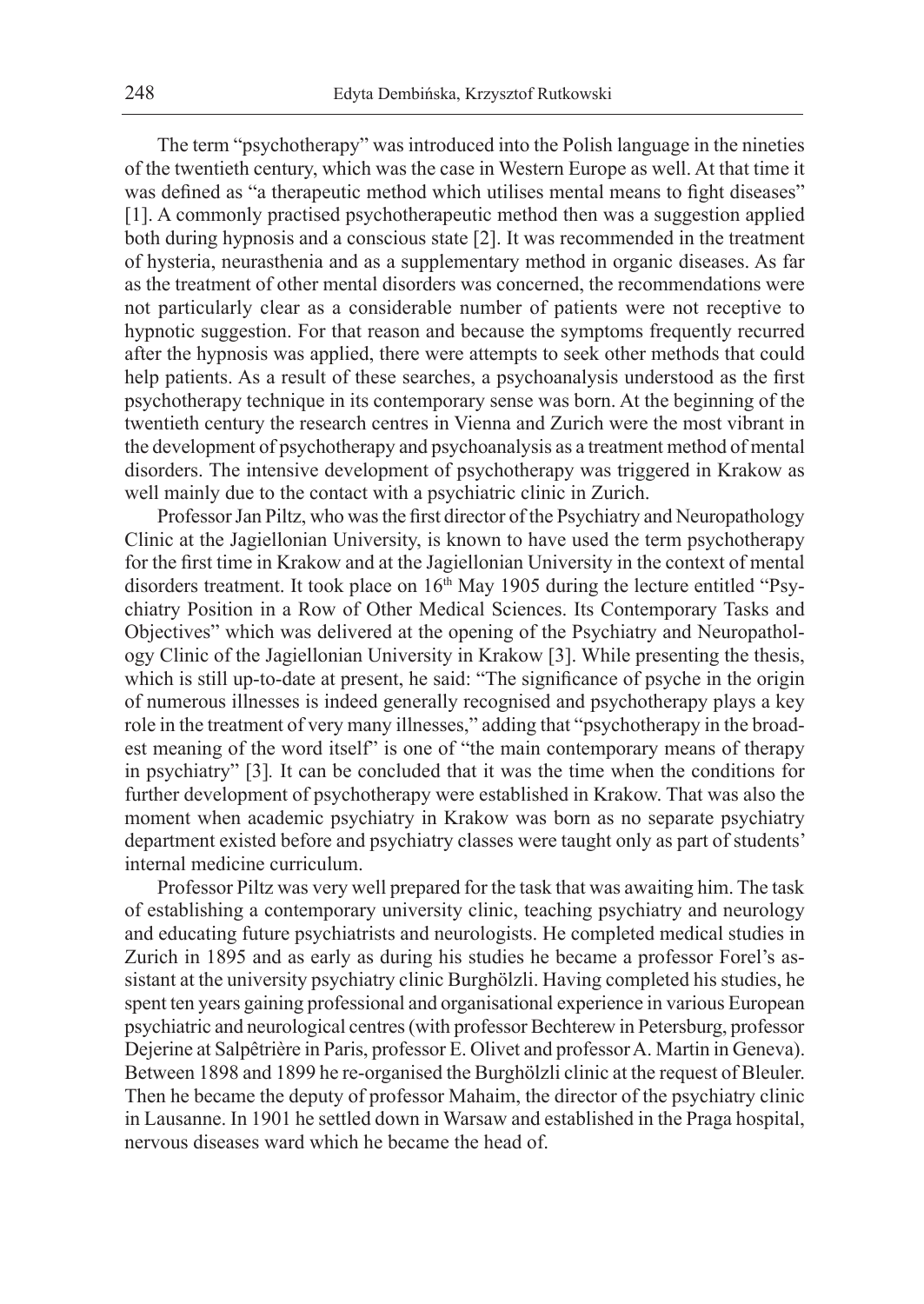Shortly after the appointment, professor Piltz became very active and started lecturing at the medical faculty of the Jagiellonian University. In November 1905 he opened a free Royal-Imperial Outpatient Department of Nervous and Mental Diseases Clinic at the Jagiellonian University in Krakow. The department was extremely modest having only three rooms at its disposal and was located in the basement of the Ophthalmology Clinic building at Kopernika Street 38. The patients were seen by prof. Piltz and his first assistant, dr Adam Rydel (1872–1914). At the same time prof. Piltz constantly was trying to secure funding for a new clinic, the construction of which commenced as late as in 1908. The patients suffering from psychiatric and neurological problems were seen at the outpatient department, which is certified by case studies presented at the meetings of Krakow Medical Association [3]. At the outset the most commonly practised psychotherapeutic method at the outpatient department was hypnosis and non-hypnotic suggestion conducted mainly by prof. Piltz [4, 5]. As Europe witnessed the development of psychotherapy, its application at the outpatient department was developing as well. In 1909 psychoanalysis was used to understand the origins of patient's symptoms [6] and in 1912 the outpatient doctors commonly applied the psychoanalytical method in treatment as mentioned by Herman Nunberg in his autobiography (e.g. "The girl whom I had in psychotherapy on a psychoanalytic basis  $(...)$ ") [7].

It was owing to prof. Piltz's conviction about psychotherapy usability in treatment that the psychotherapeutic method at the outpatient department could experience such dynamic development. That conviction was established at the Swiss clinics and mainly through the teachings of August Forel and Eugen Bleuler. Prof. Piltz strove hard to enable his assistants to gain clinical experience similar to his and therefore as he puts it: "desirous of rendering possible to his co-workers of that period the acquisition of clinical experience and facilitating their acquaintance with the latest achievements of science, [I] succeeded in obtaining for some of them the position of salaried, permanent doctors in neurologic and psychiatric institutions in Switzerland" [8]. Prof. Piltz's assistants "got infected" with psychoanalysis after the Burghölzli clinic experience and then they would go back to their home institutions and apply it in treatment. At that time Vienna and Zurich (Burghölzli) were the centres where the development of psychoanalytic theory and methods was the most intense but only in Zurich it was applied in the treatment of patients with more severe disorders and in inpatient psychiatric treatment.

The first assistant who went from Krakow to Burghölzli was Stefan Borowiecki (1881–1937). Having worked earlier in Kochanowka, he applied for work in Krakow to have possibility of gaining professional experience in Switzerland. He completed a traineeship in Reinau and then spent two years in Burghölzli where he conducted research on nervous system anatomy under the supervision of Monakow. That was the time when he met Bleuler and Jung and "got hooked up" on psychoanalysis [9]. He was very enthusiastic about a psychoanalytic examination of patients. He believed that "no previous method encompasses the wholeness of a mental life reaching its most secretive mysteries as the psychoanalytic method does" [10]. After completing his traineeships in Switzerland, Borowiecki returned to Krakow where he became an assistant at the Psychiatry Clinic at the Jagiellonian University from 21<sup>st</sup> October 1910 to 4<sup>th</sup> March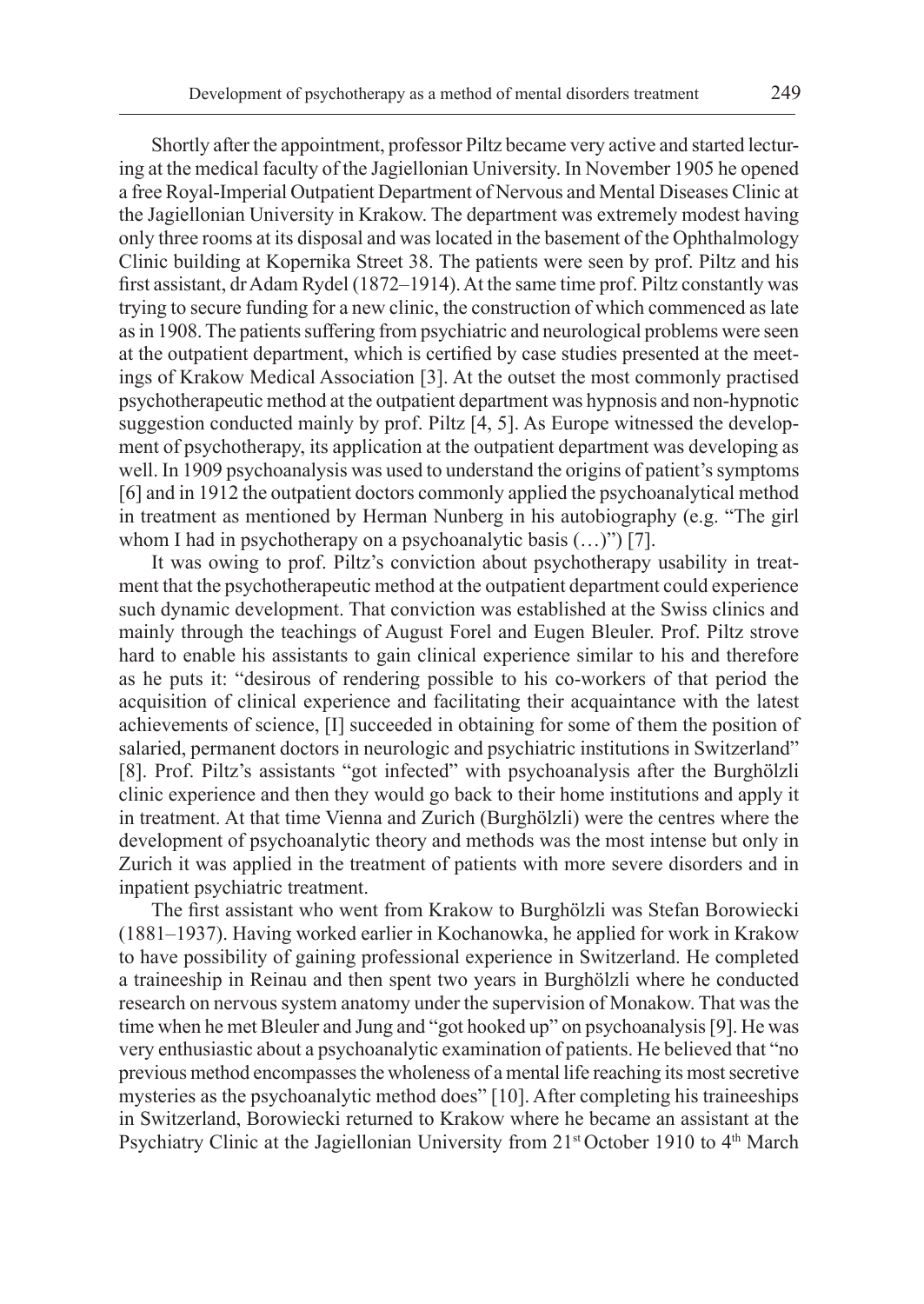1919. In his later post-war research work his interests included psychoanalysis, the heredity of mental disorders and the genesis of neuroses including traumatic neuroses for which he drew experience from his work with patients during World War I [11]. He established the Psychiatry Clinic at Poznań University as well. In his works he referred frequently to Jung [11]. He applied psychoanalysis in his work with patients until the end of his life and utilised patients' drawings in a dream analysis [11, 12].

Another assistant posted to Burghölzli was Jan Nelken (1878–1940) who was employed at Piltz's outpatient department since June 1908. Before going to Switzerland, his patients' presentations and the scientific work he carried out demonstrate hardly any interest in psychotherapy [4, 13]. He was appointed as an assistant at Burghölzli on  $10<sup>th</sup>$ April 1909. During his stay in Switzerland he engaged in the work of the psychoanalytic movement which was being developed at that time. He was one of the founders of the Zurich group of the International Psychoanalytical Association and the first Pole who was a member of the International Psychoanalytical Association [14]. In September 1911 along with Ludwik Jekels and Mira Gincburg he was one of the three Polish participants of the Psychoanalytic Congress in Weimer during which he was the only Polish speaker who made a presentation entitled "On Fantasies in Dementia Praecox" [15]. Freud mentions him in "The History of the Psychoanalytical Movement": "A deep impression was made on all hearers at one of the psycho-analytical Congresses when a follower of Jung demonstrated the correspondence between schizophrenic fantasies and the cosmogonies of primitive times and races" [16].

The above mentioned research on the correlation between mythology and fantasy in schizophrenia was originated by Jung in winter 1909. The assistants employed at Burghölzli: Nelken, Honegger and Spielrein assisted in the research. The outcome of Nelken's work was tree presentations at the gatherings of the Zurich group of the International Psychoanalytical Association, the above mentioned presentation in Weimer together with three scientific publications "Psychological Study of Patients with Dementia praecox" [17], "Analytical Observations on Schizophrenic's Fantasies" [18] and "Word Distortions in Schizophrenia" [19]. We know that Jung valued greatly the research results of "his pupil" as it can be concluded from the correspondence he engaged into with Spielrein ("a very nice paper by Dr Nelken will be published" [20]) and with Freud ("There are two or three Dementia praecox analyses still to come, one of which (Nelken's) is extremely important" [21]). The publication was met with a very lively reaction of the psychoanalytical circles. It was criticised by Tausk in Internationale Zeitschrift fur Arzliche Psychoanalyse [22] and then defended by Jung in the same journal [23]. These works allowed for Nelken to be called the first Polish Jungian.

It seems that the storm that was caused by the articles and the growing misunderstanding between Jung and Freud did not affect Nelken directly. In October 1911 Nelken was already in Paris completing his last traineeship before returning to his homeland. He never returned to the Royal-Imperial Outpatient Department and in 1912 he started working in Kulparkow near Lviv. During World War I he worked in a garrison hospital in Lviv and after the war he worked in Warsaw. He was active in psychoanalysis research until the outbreak of World War I, his last article was "Psychoanalytical Study of Neurotic Diseases" [24]. In this publication he presented the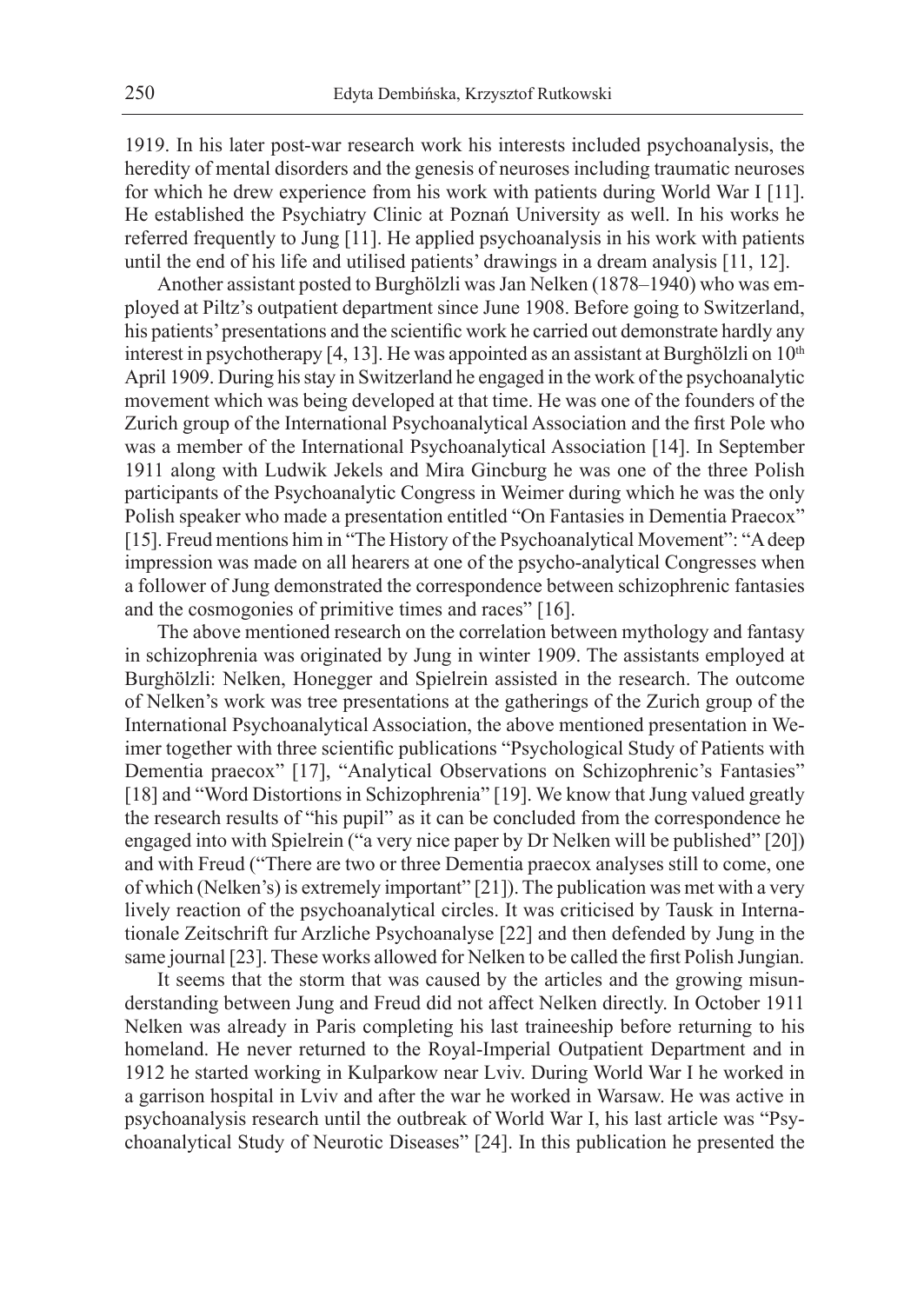analytical understanding of the schizophrenia symptom origination with reference to Jung's theories of collective unconsciousness. He wrote: "Psychoanalytic examination of patients with Dementia praecox conducted by Honegger, Spielrein, Itten and me confirm Jung's assumptions. Those works include numerous examples of analogies between the patients' fantasies and mythological and folklore creations" [24]. After World War I he got absorbed into different subject areas (forensic psychiatry, pacifistic publications). However, in his clinical practice he always remained a follower of psychoanalysis and at the 11<sup>th</sup> Congress of Polish Psychiatrists "he emphasised the significance of psychoanalysis in neurotic sciences, which was observed especially during war experience demonstrating ad oculos mental mechanisms" [25].

Herman Nunberg (1884–1970), who was discussed before, completed medical studies in Zurich and worked at Burghölzli while still being a student. He did his doctoral degree and participated in associative experiments under the supervision of Jung in the same institution. He researched somatic phenomena that accompanied associations [26]. Not only was Nunberg familiar with the Jungian theory of complexes, but he also knew Freud's publications. In 1911 he became a member of the Zurich group of the International Psychoanalytical Association [27]. At the turn of 1911/1912 he decided to move back to Krakow and take up the position in Piltz's Clinic [7]. He became interested in psychoanalysis during his time at Burghölzli and while working on his doctoral thesis. When he worked at the Psychiatric-Neurological Clinic of the Jagiellonian University, he also was employed in summer months at dr Jekels' health resort in Bystra which was the first health centre in Poland implementing psychoanalytical method in the treatment of its patients [7]. He worked at the Jagiellonian University until the outbreak of World War I when he needed to leave Krakow due to political reasons. He moved to Vienna where he became one of the most prominent figures of the psychoanalytical movement.

The interest in psychotherapy was widespread not only in Krakow but also in the whole of the country. Despite the fact that Poland was partitioned among three countries (Austria, Germany and Russia), the circles of Polish neurologists, psychiatrists and psychologists strove for integration and the exchange of views. At the 1st Congress of Polish Neurologists, Psychiatrists and Psychologists, which took place on  $11<sup>th</sup>–13<sup>th</sup>$ October 1909 in Warsaw, the two lectures on psychotherapy were delivered during one psychiatrist session: Jaroszyński's "A Few Remarks on Psychotherapy Case" and Jekels' "Psychoneurosis Treatment with Freudian Psychoanalytic Method and Casuistry" [28]. Jekels' presentation instigated a stormy discussion during which the participants divided into two groups: the critics and staunch supporters of Freud's and Jung's theories [29]. After the session the discussion participants who declared themselves to be "Polish Freudians" (Jekels, Karpińska, Łuniewski, Sycianko, Rychliński, Kępiński, Chodźko) sent out telegrams to Freud and Jung to express their respect. That fact can be traced in the correspondence between Freud and Jung as on  $17<sup>th</sup>$  October 1909 Freud wrote: "A few days ago I received from the first Congress of Polish Neurologists a telegram of homage signed, 'after violent debate,' by seven illegible and unpronounceable Poles. The only one of them known to me is Dr Jekels; Frau Dr Karpińska, I hear, has studied with you. I have never heard of the five others  $(...)$ " [21]. On 12<sup>th</sup> October Jung also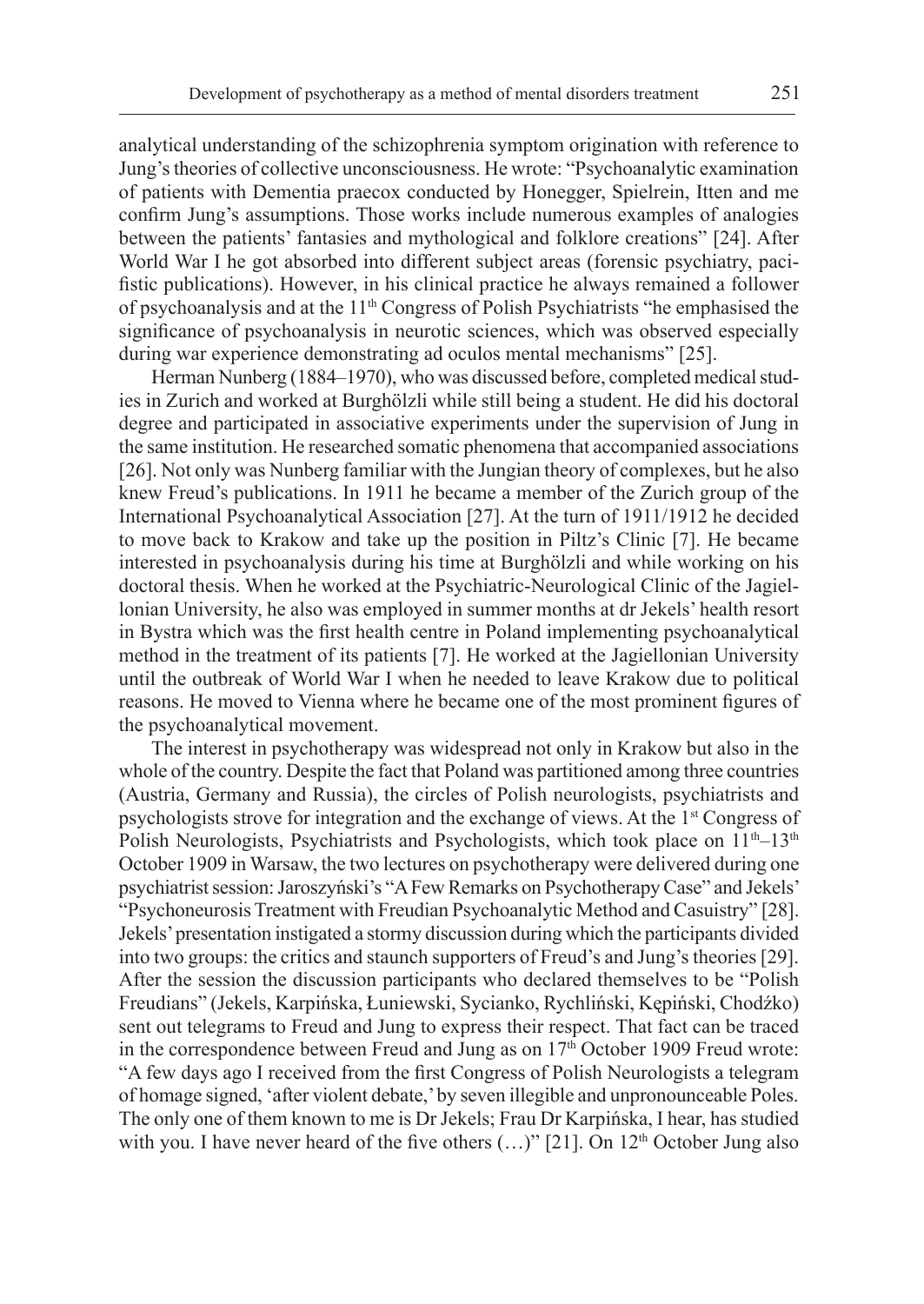received, from the same Poles, a telegram in which he read that: "Polish Freudians send from the Congress now in session assurances of their highest consideration" [30].

Ludwik Jekels (1867–1954), who was mentioned before on two occasions, can be unhesitatingly called the first Polish Freudian. He graduated with a medical degree from the University of Vienna. He wanted to practise his profession in Polish language so between 1897 and 1912 he ran a health resort in Bystra near Bielsko [31] where from approximately 1905 started to practise psychoanalysis. All that suggests that it was the earliest recorded application of psychoanalysis in Poland. He sparked interest in psychoanalysis while attending Freud's lectures at the University of Vienna from 1905. The impression he got about the method he said was as follows: "Although I had studied with the leading medical authorities of the time, the world that was opened to me in Freud's lectures was totally unknown to me. An enthusiasm I had never experienced before made me go to Vienna year after year" [32]*.* At that point he got into direct contact with Freud. From his presentation at the aforesaid convention in Warsaw, it can be concluded that Jekels had a good knowledge of psychoanalytic methods that were utilised at that time together with his clinical experience [29]. The contacts with Freud gradually became so friendly that Freud was supposed to spend the summer of 1910 with his family at Jekels' villa. He made a note of it in the letters to Jung and Ferenczi (e.g. "From  $14<sup>th</sup>$  July to  $1<sup>th</sup>$  August we shall very probably be in Bistrai near Bielitz, staying with our colleague Jekels" [21]) Eventually only the two daughters of Freud, Zofia and Anna, and his sister-in-law Minna Bernays spent the holidays with Jekels and his family. Minna discouraged Freud from coming as she complained about the health resort conditions and its guests [33]. At that time Jekels also stayed in close contact with Jung who recommended to him a few Poles interested in psychoanalysis and he would tell him about his dreams [21].

Jekels became the greatest propagator of psychoanalytic ideas in Poland and a Polish translator of Freud's books ("On Psychoanalysis" [34], "Psychopathology of Everyday Life" [35], "Three Dissertations from Sexual Theory" [36]). In Freud's view: "the introduction of psychoanalysis into the science and literature of Poland is chiefly due to the endeavours of L. Jekels" [16]. In 1911 Freud sent Jekels to Krakow with the mission to propagate psychoanalysis in the form of delivering a series of lectures that would make medical professionals more familiar with the psychoanalytical concept (e.g. "On Decisive Factor in Patient-Doctor Relation" delivered at 11th Convention of Polish Doctors and Naturalists in Krakow, July 1911 [37]; "On Freud's Psychoanalysis" at the gathering of Krakow Medical Association in February 1912 [38]). On 5<sup>th</sup> October 1911 Freud wrote to Jekels: "Thank you for all your efforts. We owe any success in Poland to your work. I am very curious how your clinicians would see psychoanalysis. The only drawback related to the pleasure of your apostle work in Krakow is the fact you are not able to attend our meetings" [33]. The part of this "apostle work" was "Sketch on Freud's Psychoanalysis" published in 1912 [39]. In the publication Jekels attempted to present key foundations of psychoanalysis in an accessible manner drawing from the experience of the lectures he delivered. Jekels was famous for creating excellent illustrations of psychoanalytic theories by means of examples from his own practice. They were so accurate that Freud decided to quote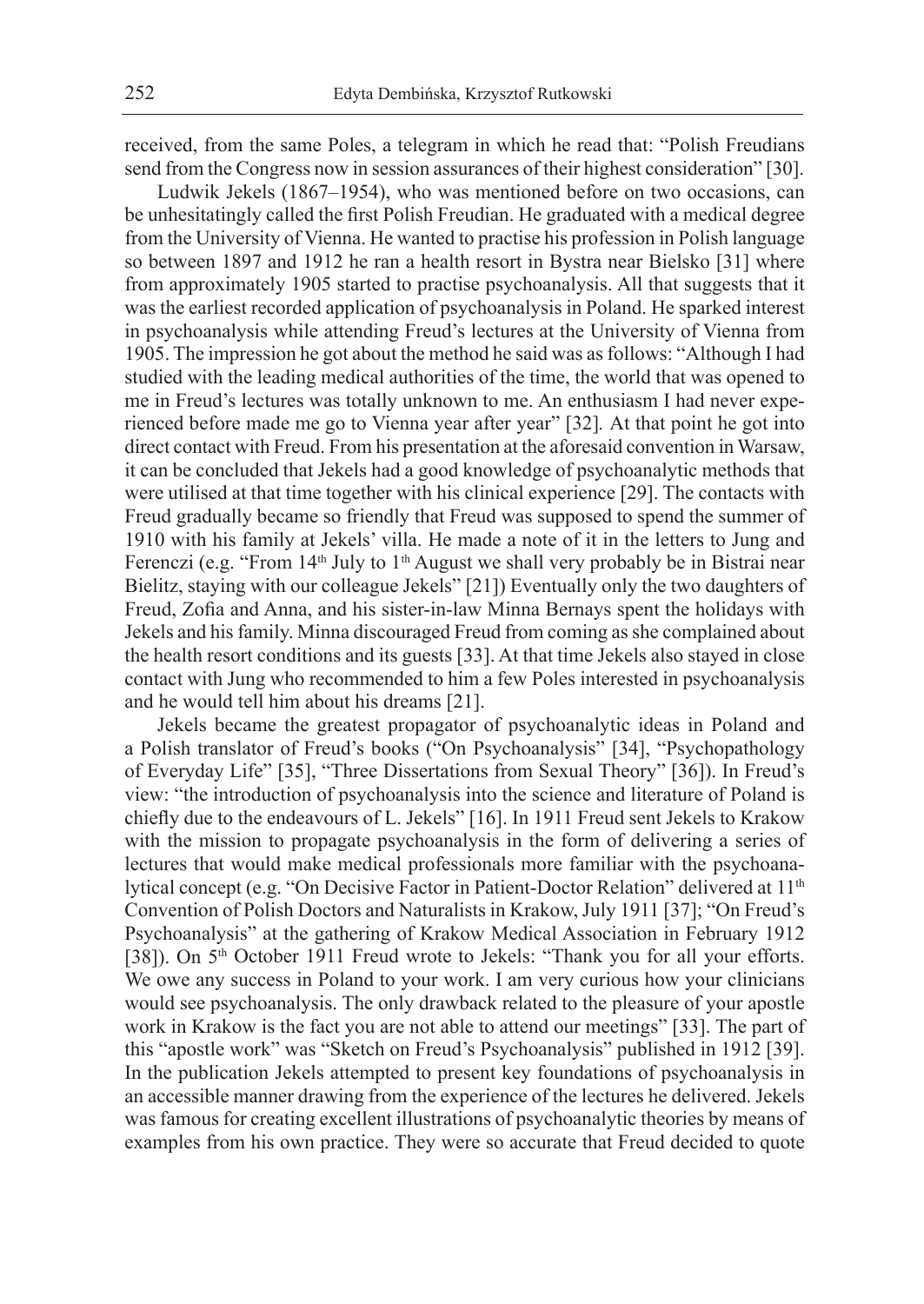some of them in "Psychopathology of Everyday Life" [40]. Having sold his health resort, at the end of 1912 Jekels relocated to Vienna where he became one of the most prominent figures of the Vienna group and a close associate of Freud. The reasons for such a sudden change could be explained twofold. The prevailing belief is that in January 1910 Jekels suffered from depression which resulted from his wife's suicidal death and he did not wish to stay any longer in a place that would remind him of the tragic event [33]. Indeed, in October 1912 he started psychoanalysis with Freud "initially due to therapeutic reasons" [41]. Nunberg reports another explanation for this fact in Jekels' short biographical note in "Minutes of the Vienna Psychoanalytic Society" [42]. He states that due to the shift towards psychoanalysis the income from Jekels' health resort dropped dramatically [42], which was related to the patients' lower interest in that type of therapy if compared to traditional methods (e.g. water and sun baths, massages) and a lower number of patients who could be treated during a single stay. However, there is one more possible explanation: Jekels began to be more and more involved in the activities of the Vienna Psychoanalytic Society, which involved more frequent travels to Vienna, and his closer relationship with Freud must have collided with his running of the health resort. Furthermore, Jekels' mission he was dispatched on to Krakow by Freud ended in failure [33]. Despite the apparent interest in psychoanalysis demonstrated by Poles, no branch of the International Psychoanalytical Association was established either in Krakow or any other Polish city. At some point Jekels had to choose the path of his further professional development and decided to relocate to Vienna and collaborate more closely with his master.

Another figure that should not be missed is Ludwika Karpińska (1872–1937) who fervently defended Freud's and Jung's views at the 1<sup>st</sup> Congress of Polish Neurologists, Psychiatrists and Psychologists. She was a psychologist by education and graduated in Zurich in 1909. Her first contact with psychoanalysis was during Jung's and Bleuler's lectures at the University of Zurich ("Additionally, I attended lectures on (...), psychiatry, psychopathology and hysteria psychotherapy.") [43]*.* In her doctoral thesis she researched experimental psychology and stereoscopic vision and one of her probants was dr Stefan Borowiecki [43]. She collaborated also with Jung in associative experiments in which she dealt mainly with the psychogalvanic phenomenon [44].

The views expressed by Karpińska are indicative of her good familiarity with Freud's publications and her belief in the usability of a practical psychoanalysis application. She stated that "Freud's psychoanalytic method reaches the deepest as it explains the origins of disease phenomena and their correlations. From therapeutic perspective it brings the greatest change in an ill individual. The complete cure of psychoneuroses is possible with the psychoanalytic method if the sick individual is not going to be satisfied with the analysis of present complexes but will persist in analysing himself, which will prevent him from developing new pathological complexes" [29]. She also emphasised the fact that psychoanalysis is a part of curricula for psychiatrists, psychologists and educators at the universities in Basel and Zurich [29]. Karpińska acted in favour of psychoanalysis development and published in Polish and German until the outbreak of World War I [44–48]. In the history of the world psychoanalytic movement she left an eternal mark as the person who established psychoanalysis on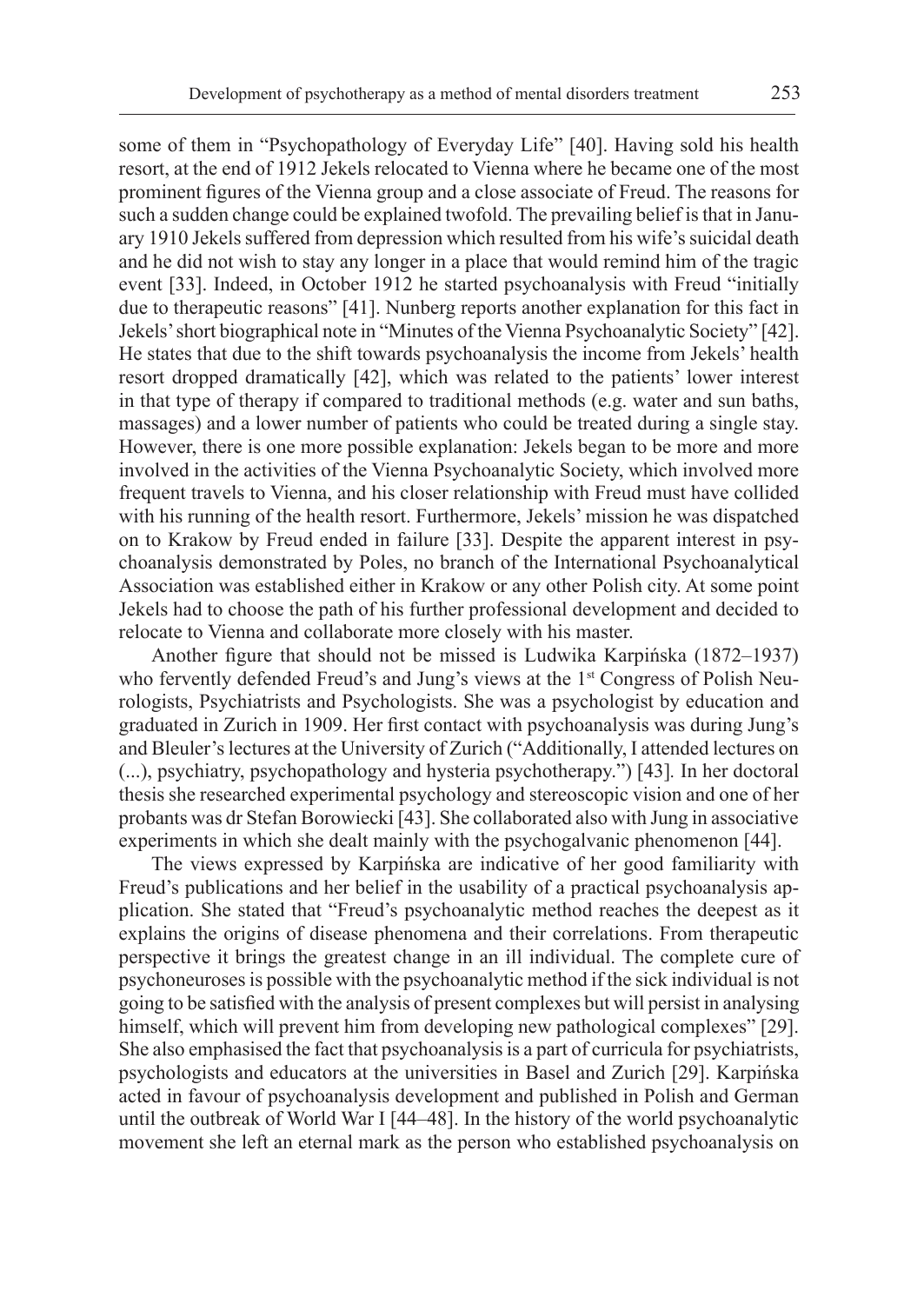psychology grounds. Jones, in the first biography of Freud, pointed out that it was Karpińska who was the first to discover similarities between Freud's and Herbart's ideas [49] and quoted her article "Psychological Bases of Freudism" [48]. Because of the article and speeches made at the meetings of the Vienna Analytical Association, Freud would call her "Polish lady philosopher" [50]. From 1919 in "Interpretation of dreams" Freud quoted from her article an example of a senseless word present in a dream ("Svingnum elvi") [46, 51]. After World War I Karpińska went onto the field of children's psychological diagnostics and she did not return to activities which would support psychoanalysis.

Having presented the most significant figures in the development of Polish psychoanalysis and psychotherapy, let us go back to Krakow of 1912. The psychiatric outpatient department already operated in a new clinic building although it was not fully completed yet [7]. The doctors who worked there (Stefan Borowiecki, Herman Nunberg) were oriented at conducting psychoanalytical psychotherapy. Ludwik Jekels propagated psychotherapy in Krakow. All their efforts were crowned with the organisation of the 2nd Congress of Polish Neurologists, Psychiatrists and Psychologists which took place on 20<sup>th</sup>–23<sup>rd</sup> December 1912 with a separate session entirely devoted to psychoanalysis ("it made Freud's theory one of the main points of the discussion" [52]). As it turned out, the session "had the highest number of registered speakers and was the cause of the most heated discussion" [53]. Prof. Piltz had also a reason to be proud of as all the discussions took place in the clinic built because of his efforts.

The speakers that contributed to the psychoanalytical session were primarily the key figures of the psychoanalytical movement of those times: Stefan Borowiecki ("Psychoanalysis and Its Criteria"), Ludwika Karpińska ("Psychological Bases of Freudism"), dr Bronisław Bandrowski ("Psychoanalysis in Presence of Key Psychological Theories"), Ludwik Jekels ("Libido Sexualis: Character and Neurosis"), Wacław Radecki ("Psychobiological Elements in Psychoanalysis"), Karol de Beaurain ("The Symbol"), Jan Nelken ("Psychoanalytical Studies of Mental Diseases") and Herman Nunberg ("Unfulfilled Wishes According to Freud's Teachings") [54]. Many of the presentations were subsequently published in international psychoanalytical journals and became the canon positions in the history of psychoanalysis [48, 55]. Another aftermath of the congress were numerous psychoanalytical articles published in Polish language in 1912–1914 [10, 24, 45].

One of the speakers was Karol de Beaurain (1867–1927) who had his doctor's diploma nostrified at the Jagiellonian University on 11<sup>th</sup> June 1896. Then he worked as a doctor in Zakopane, Lviv and Poronin. It is unknown how he gained interest in psychoanalysis. He definitely practised it in Zakopane where he was listed as a medical professional who treated nervous diseases in villa Oksza from November 1911 [56]. The most famous of dr Beaurain's patients was Witkacy who underwent psychoanalysis in 1912–1913. In a letter to Helena Czerwijowska Witkacy wrote: "I go to Boren's. The psychoanalysis is about to be completed but I have not gained any more faith in it. He keeps telling me I have an embryo complex – with no effect" [57]. After many years Witkacy perceived the moment of starting the therapy in a slightly different manner. In his book entitled "Unwashed Souls" which he dedicated to his former analyst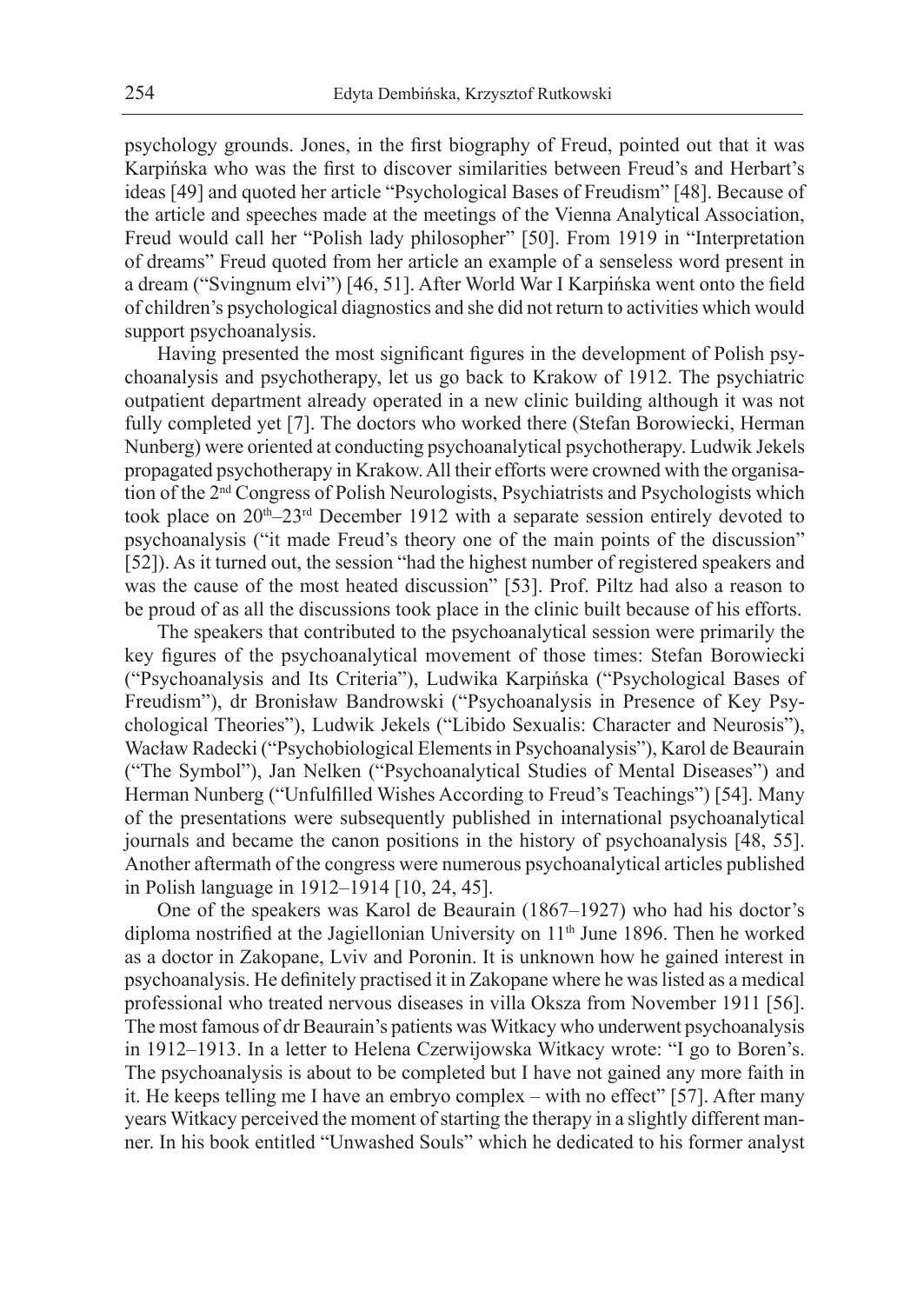he wrote: "I owe the familiarity with Freud's method, the so called psychoanalysis, to my parents' friend (somehow my friend as well considering the big age difference), dr Karol de Beaurain whose memory with deep gratitude, respect and admiration I dedicate this work"[57].

Beaurain published merely one article in an international psychoanalytic journal "On Symbol and Mental Conditions of its Origin in a Child" [55]. However, it created a storm the same way as Nelken's articles did. In a letter to Freud, Fereczi wrote about it: "Since it is written very one-sidedly in favour of Jung's and Silberer's position, I permitted myself to append to this paper a small essay on the same subject" [50] ("The Ontogenesis of Symbols" [58]). This Ferenczi's short article immortilised de Beaurain's views and classified him as another Polish Jungian. During World War I dr de Beaurain was an assistant at prof. Piltz's clinic in Krakow where he treated war neuroses and from 1921 he became the head of ward in Dziekanka and later in Owińska.

The period of intensive development of psychotherapy and psychoanalytic movement in Poland was interrupted by the outbreak of World War I on 28<sup>th</sup> July 1918. When the war started, Krakow was converted into an Austrian fortress. In July 1914 prof. Piltz opened his dreamed-of clinic but he did not have the opportunity to see any civilian patient in it. During the war the clinic functioned as a neurological-psychiatric ward of the Royal-Imperial Fortress Hospital in Krakow. Throughout World War I prof. Piltz with his assistants, dr Artwiński, dr de Beaurain and dr Borowiecki treated war neuroses. He wrote: "In the course of the war [WWI] about 11,000 soldiers suffering from nervous and mental ailments received treatment in the Clinic. Among this number were about 3000 cases of nerve-shock, caused by the horrors of war" [8]. With the vast influx of soldiers around 1916 he organised the first, followed shortly after by the second, specialist ward of war neurosis treatment. The increase in the number of patients with symptoms of war neurosis receiving treatment in the Clinic enabled him to conduct research on their diagnostics and treatment in which psychotherapy was of key importance [59].

Piltz recommended an individual therapeutic course for every patient. As he wrote: "The most effective and significant treatment method (…) is psychotherapy. It consists in, above all, calming the sick person down, gaining their trust, inducing their trust in their own capabilities, renewing their power of will, solving and soothing their pathological affective state, correcting their pathological mental correlations and removing their pathological autosuggestions" [60]. He recommended the use of an individually tailored "indirect suggestion" which should be attributed with "the direction and dynamic action" in dr Beaurain's terms. Today this treatment method would be dubbed as a short-term psychodynamic psychotherapy. "The individually applied psychotherapy" was complemented with supplementary methods in the form of speech or walking exercises and electrotherapy [60]. Piltz's views were shared by his team. Artwiński wrote: "Each of those sick people requires psychoanalysis in its broad sense" [61]*.* As a result of treatment the team obtained very good results in the subsidence of symptom in "almost all cases" [60].

To sum up, the Psychiatric-Neurological Clinic of the Jagiellonian University in Krakow underwent the rapid development of psychotherapy practice between 1905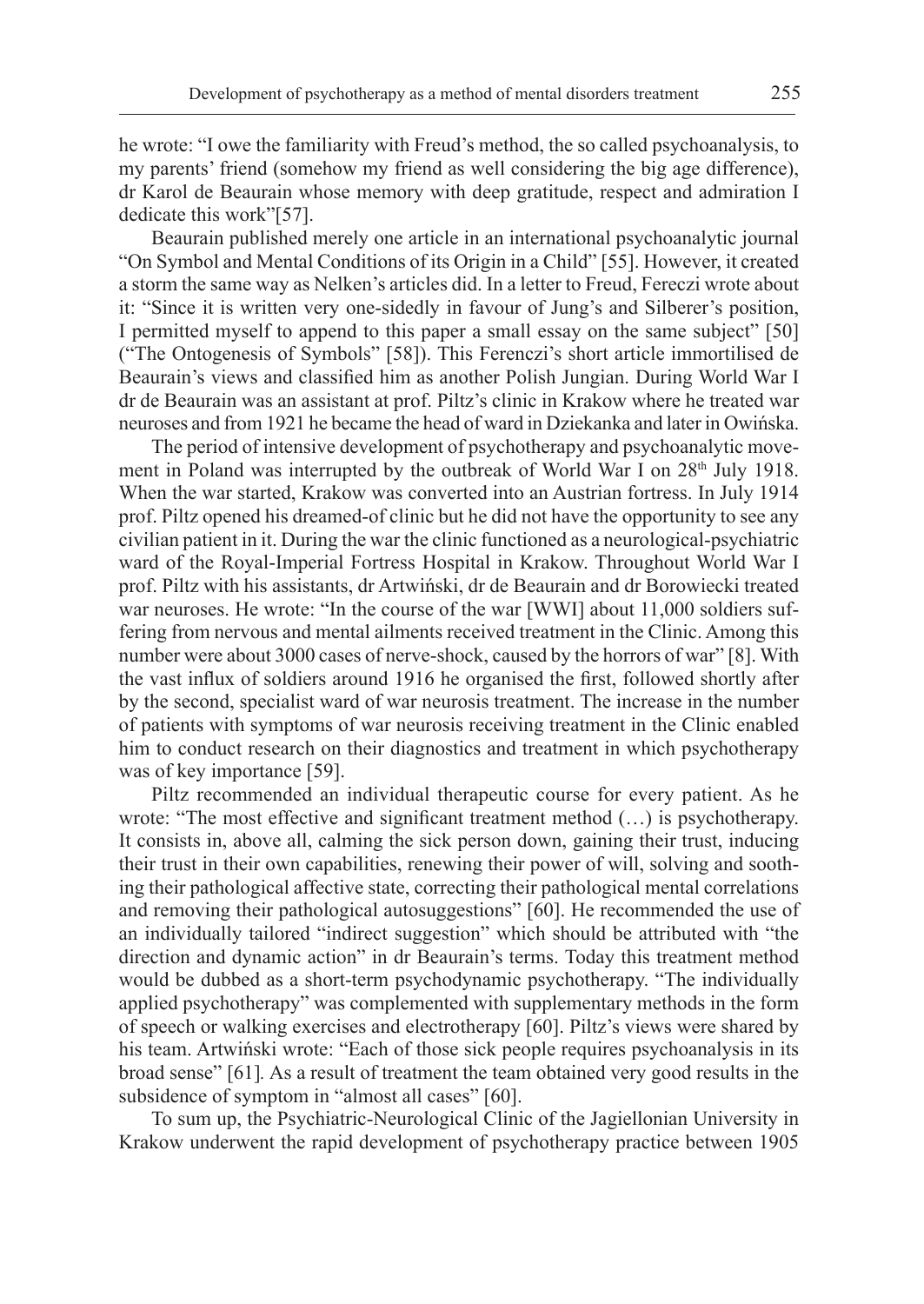and 1914. The views of the clinic director, prof. Piltz, and the intensive contacts with the Swiss psychiatric clinics, Burghölzli in particular, allowed for the expansion of the psychotherapy forms, which had been practised so far, and the inclusion of psychoanalysis in the portfolio. The Clinic personnel actively participated in scientific events that focussed on psychotherapy (congresses of Polish neurologists, psychiatrists and psychologists) and they would attend the lectures of Ludwik Jekels, the first Polish Freudian. Furthermore, they contributed with numerous scientific publications on psychoanalysis. The psychotherapeutic skills of the doctors employed in Krakow Neurological-Psychiatric Clinic also facilitated the inclusion of the psychoanalytical technique into the treatment of war neuroses during World War I and let them obtain excellent results in the course of their treatment.

The time of World War I is the first period that interrupted the development of Polish psychoanalysis. Physical and mental aftermaths of long-lasting warfare, political changes and new demands arising from the need to rebuild the Polish state imposed different duties on the activists of the Polish psychoanalytic movement, who were experienced psychiatrists and psychologists at the same time. Jan Nelken focussed on forensic psychiatry and pacifist publications, whereas Karol de Beaurain assisted in the recreation of psychiatric care in the former Prussian partition. Ludwika Karpińska committed herself to the psychological diagnostics of children and the development of psychotechnics and Stefan Borowiecki explored the concept of the genetics in mental disorders. Ludwik Jekels and Herman Nunberg stayed on emigration in Vienna and contributed to the development of the international psychoanalytic movement. On the other hand, all of them remained eternally convinced about the significance of psychoanalytic psychotherapy, which is corroborated by their post-war public speeches, publications and associates' views. After the war some sort of the second generation of Polish psychoanalysts also emerged. They acted in Poland, already a freed country, and carried on with the efforts in the field of psychoanalysis of their senior colleagues i.a. Gustaw Bychowski, Roman Maruszewicz, Maurycy Bronsztajn and Tadeusz Bilikiewicz. It was only World War II that prevented the development of Polish psychoanalysis for numerous years. Many psychoanalysts were exterminated (i.a. Jan Nelken) or were forced to emigrate because of the Jewish origin. The post-war times did not facilitate the rebirth of Polish psychoanalysis either as in the fifties of the  $20<sup>th</sup>$  century the communist authorities regarded it as "an imperialist-bourgeois ideology" and banned its practice [62]. Bilikiewicz cautiously reports on that in "Psychology of a Dream" when he says that "external circumstances did not allow me to start a psychoanalytical practice" [63]. When analysing the historical background of the development of the Polish psychoanalytic thought, at present it seems hardly astonishing that the achievements of the first Polish psychotherapeutic and psychoanalytical movement representatives were consigned to oblivion.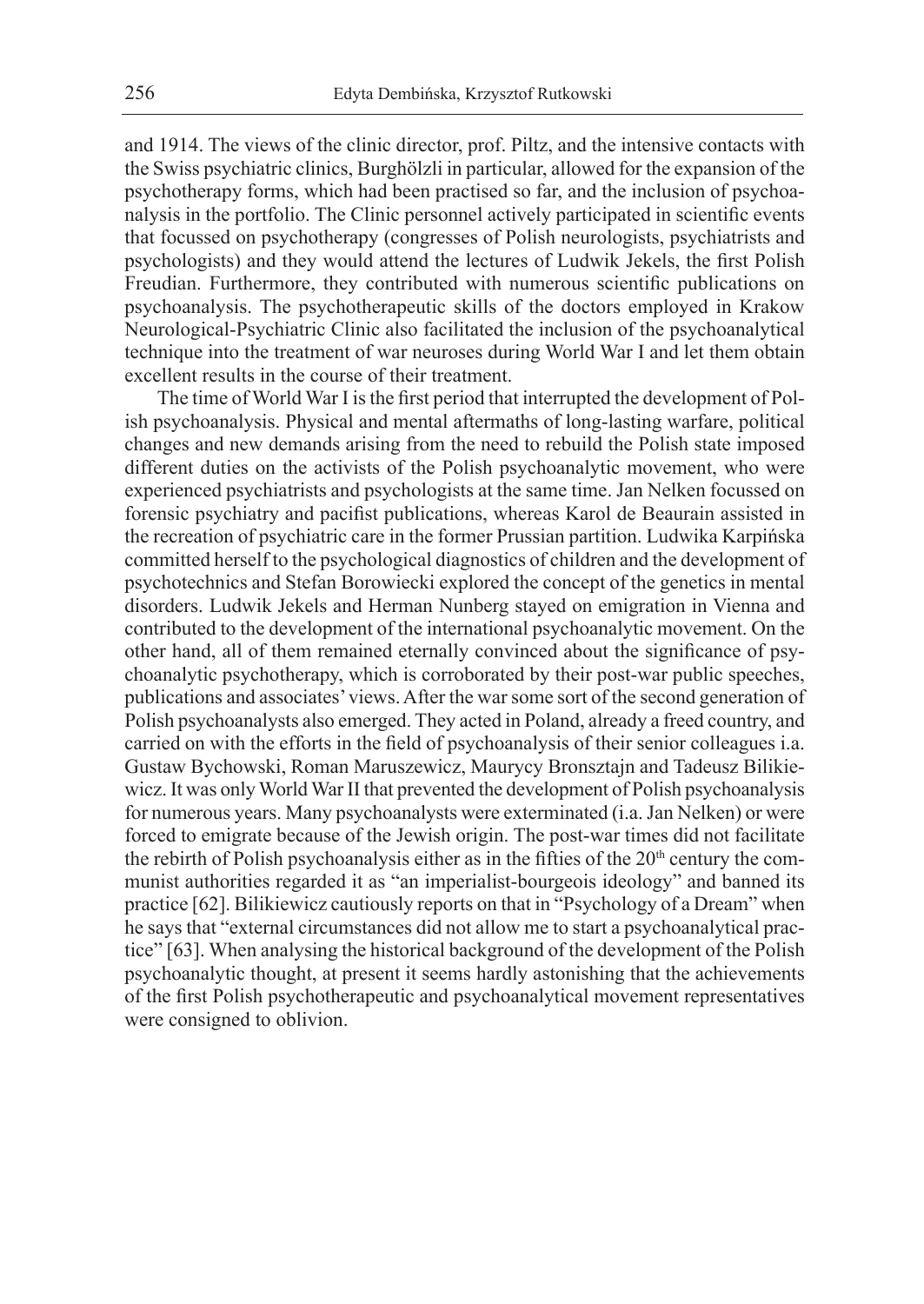## **References**

- 1. Jasiński W. *O psychoterapii, czyli leczeniu za pomocą poddawania*. Lviv: Published by author; 1893.
- 2. Joteyko J. *Zasady psychoterapii*. Ateneum 1894; 3(1):114–136.
- 3. Morawski. *Towarzystwo lekarskie krakowskie*. Posiedzenie w d. 24 marca 1909. Przegl. Lek. 1909; 48(15): 238–239.
- 4. Morawski. *Towarzystwo lekarskie krakowskie*. Posiedzenie z d. 10. marca 1909. Przegl. Lek. 1909(13): 206–207.
- 5. *Posiedzenie lekarzy ambulatoryum kliniki neurologiczno-psychaitrycznej Uniw. Jagiell. w Krakowie.* Posiedzenie z dnia 16. stycznia 1912. Przegl. Lek. 1912; 51(25): 432–434.
- 6. Jaroszyński T. *W sprawie psychoterapii.* In: Ciągliński A, Gajkiewicz W, Męczkowski W, Radziwiłłowicz R, Rotstadt J, Witzl A. et al. ed. *Prace I-go Zjazdu neurologów, psychiatrów i psychologów polskich*. Warsaw: E. Wende i Sp.; 1910. p. 629–664.
- 7. Nunberg H. Memoirs. *Recollections, ideas, reflections*. New York: The Psychoanalytic Reaserch and Development Fund; 1969.
- 8. Piltz J. *Klinika Neurologiczno-Psychjatryczna Uniwersytetu Jagiellońskiego w Krakowie*. Krakow: Psychiatric-Neurological Clinic of the Jagiellonian University in Krakow; 1929.
- 9. Łuniewski W. Prof. Stefan Borowiecki. *Życie i człowiek*. Rocznik Psychiatryczny 1938(32): 1–7.
- 10. Borowiecki S. *Metoda psychoanalityczna Freuda i jej kryterya*. Przegl. Lek. 1914; 53(31–32): 494–497, 502–506.
- 11. Borowiecki S. *Stosunek jednostki do otoczenia w nerwicach*. Rocznik Psychiatryczny 1932(18/19): 173–207.
- 12. Borowiecki S. *Sen a całokształt życia psychicznego*. Rocznik Psychiatryczny 1933(21): 11–27.
- 13. Nelken J. *Badanie płynu mózgowo-rdzeniowego i jego wyniki w schorzeniach układu nerwowego, powstających na tle kiły*. Przegl. Lek. 1909; 48(20): 305–309.
- 14. *Grundung der Ortsgruppe in Zurich*. Korrespondenzblatt der internationalen psychoanalytischen Vereinigung 1910(1).
- 15. *Bericht uber den III Psychoanalytischen Kongress in Weimar am 21. und 22. september 1911 im Hotel Erbprintz*. Korrespondenzblatt der internationalen psychoanalytischen Vereinigung 1911(6).
- 16. Freud S. *The history of the psychoanalytic movement*. New York: The Nervous and Mental Diseases Publishing Company; 1917.
- 17. Nelken J. *Psychologische untersuchungen an dementia præcox-kranken*. Journal für Psychologie und Neurologie 1911(17): 174–185.
- 18. Nelken J. *Analytische beobachtungen über phantasien eines schizoprhenen*. Jarhbuch für psychoanalytische und psychopathologische Forsuchungen 1912; 4(1): 505–562.
- 19. Nelken J. *Uber schizphrene wortzerlegungen*. Zentralblatt für Psychoanalyse 1912; 2(1): 1–5.
- 20. The letters of C.G. *Jung to Sabina Spielrein*. In: Covington C, Wharton B. ed. Sabina Spielrein forgotten pioneer of psychoanalysis. Hove, NY: Brunner-Routledge; 2003. p. 33–62.
- 21. Freud S, Jung CG. *The Freud/Jung letters: the correspondence between Sigmund Freud and C. G. Jung*. London (Hogarth Press): Psychoanalytic Electronic Publishing; 1974.
- 22. Tausk V. Kritiken J. Nelken *"Analytische beobachtungen uber phantasien eines schizoprhenen"*. Internationale Zeitschrift für ärtzliche Psychoanalyse 1913; 1(1): 84–87.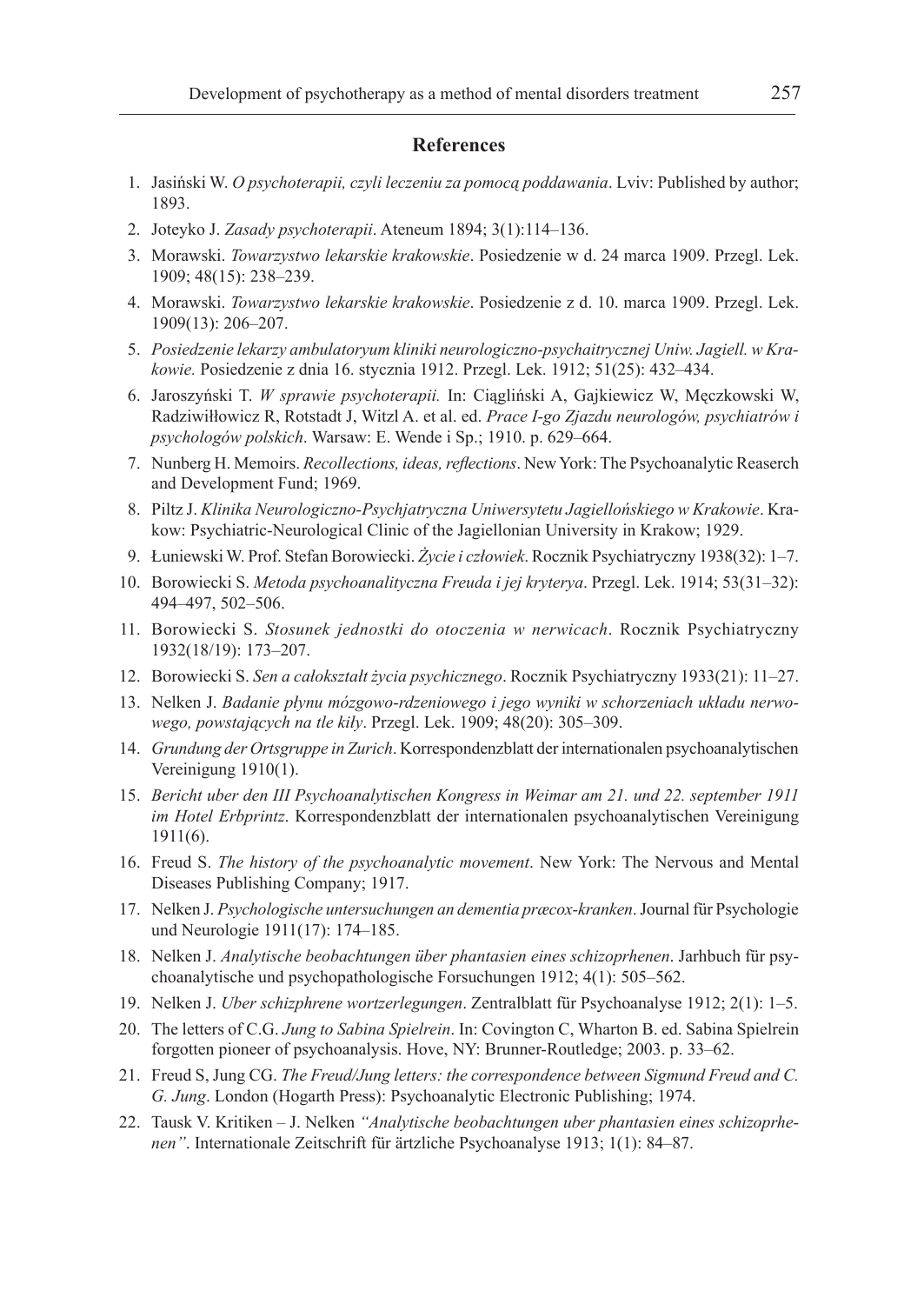- 23. Jung CG. *Eine bemerkung zur tauskschen kritik der nelkenschen arbeit*. Internationale Zeitschrift für ärtzliche Psychoanalyse 1913; 1(3): 285–288.
- 24. Nelken J. *Badania psychoanalityczne chorób nerwowych*. Neurologja Polska 1913; 3(2): 145–155.
- 25. *XI. Zjazd psychjatrów polskich we Lwowie*. Dyskusja w dniu II-im Zjazdu. Nowiny Psychjatryczne 1931; 8(3–4): 235–236.
- 26. Nunberg H. *Uber körperliche begleiterscheinungen assoziativer vorgänge*. In: Jung CG,. ed. Diagnostische assoziationsstudien. Leipzig: Barth; 1910. p. 531–560.
- 27. *Ortsgruppe Zurich*. Korrespondenzblatt der internationalen psychoanalytischen Vereinigung 1911(4).
- 28. Ciągliński A, Gajkiewicz W, Męczkowski W, Radziwiłłowicz R, Rotstadt J, Witzl A. et al. *Prace I-go Zjazdu neurologów, psychiatrów i psychologów polskich*. Warsaw: E. Wende i Sp.; 1910.
- 29. Jekels L. *Leczenie psychoneuroz za pomocą metody psychoanalitycznej, tudzież kazuistyka.*  In: Ciągliński A, Gajkiewicz W, Męczkowski W, Radziwiłłowicz R, Rotstadt J, Witzl A. et al. Prace I-go Zjazdu neurologów, psychiatrów i psychoalogów polskich. Warsaw: E. Wende i Sp.; 1910. p. 613–628.
- 30. *Telegram to Carl Gustaw Jung* (1910). Washington DC: Sigmund Freud Collection, Manuscript Division, Library of Congress; 2009.
- 31. Jekels L. Bystra. In: Górski X. ed. *Polski przewodnik po zdrojowiskach*. Krakow: Przegląd Zdrojowy Publishing House; 1904. p. 13–16.
- 32. Bergler E. Ludwig Jekels, *M.D—1867-1954*. Bull. Am. Psychoanal. Assoc. 1954(10): 831–832
- 33. Czarnecki BG. *Ludwik Jeleks (1867-1954) und die anfange der psychoanalyse in Polen*. Tubingen: Eberhard Karls Universitat zu Tubingen; 2006.
- 34. Freud Z. *O psychoanalizie*. Lviv: Altenberg; 1911.
- 35. Freud Z. *Psychopatologia życia codziennego*. Lviv: Altenberg; 1913.
- 36. Freud Z. *Trzy rozprawy z teorii seksualnej*. Leipzig –Vienna–Zurych: International Psycho-Analytical Publishing House; 1924.
- 37. *Księga pamiątkowa XI Zjazdu lekarzy i przyrodników polskich w Krakowie 18-22 lipca 1911*. Krakow: Komitet Gospodarczy Publishing House; 1911.
- 38. *Towarzystwo lekarskie krakowskie*. Posiedzenie z dnia 28 lutego 1912 r. Przegl. Lek. 1912(13): 243–245.
- 39. Jekels L. *Szkic psychoanalizy Freuda*. Lviv: Polskie Towarzystwo Nakałdowe Publishing House; 1912.
- 40. Freud S. *Gesammelte Werke: IV zur psychopathologie des alltagslebens*. London: Imago Publishing CO., Ltd.; 1901.
- 41. May U. *Freud's patient calendars: 17 analysts in analysis with Freud (1910–1920)*. Psychoanal. Hist. 2007; 9(2): 153–200.
- 42. Nunberg H, Federn E. ed. *Minutes of the Vienna Psychoanalytic Society*, Volume II: 1908-1910. New York: International Universities Press, Inc.; 1974.
- 43. Karpińska L. *Experimentelle beiträge zur analyse der triefenwahrnehmung*. Leipzig: Barth; 1910.
- 44. Karpińska L. *Badania doświadczalne nad kojarzeniem wyobrażeń.* Przegl. Lek. 1912; 51(43–47): 603–604, 17–19, 35–37, 47–49, 77–79.
- 45. Karpińska L. *Psychologiczne podstawy freudyzmu*. Przegląd Filozoficzny. 1913; 16(4): 508–526.